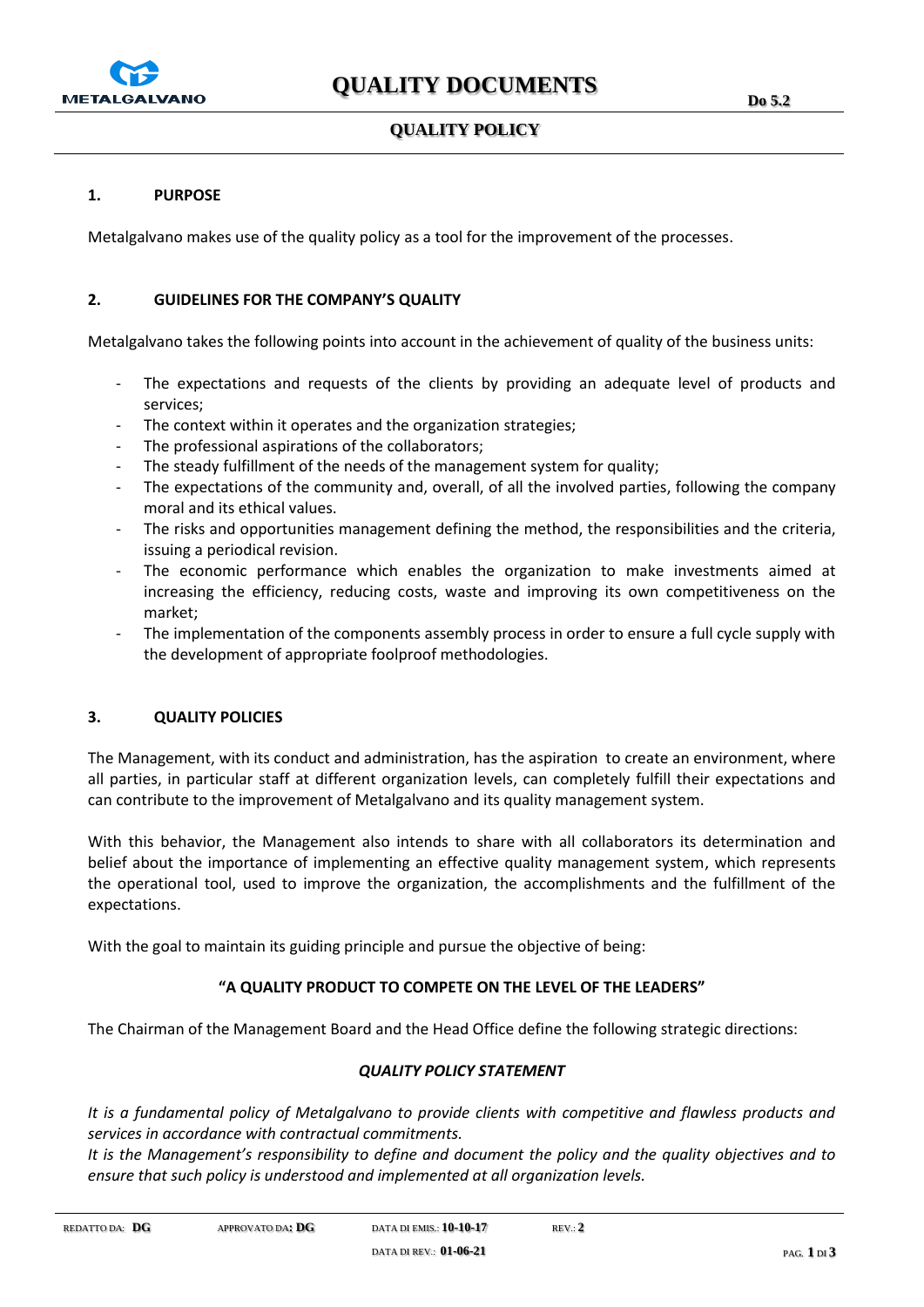# **QUALITY POLICY**

*It is the whole Management's responsibility to make sure that all units achieve the ultimate goal of performance, safety and reliability.*

*In order to implement the policy and achieve the stated quality objectives, the Head Office defines the roles, the authorities, the responsibilities and the mutual relationships among the staff, which is in charge to lead, run and verify the activities which influence the quality.*

*It is a goal of the company to ensure that the quality level of products and the provided services is constantly aligned with the worldwide competition; this is achieved with the timely perception of market changes and the redirection of the quality objectives.*

*It is the Management's responsibility to ensure the availability of resources in order to continuously improve the quality of products/services. By taking this into consideration, quality indicators are constantly monitored and new objectives are established annually for a continuous improvement.* 

*It is a policy of Metalgalvano to detect and comprehend the needs and expectations of all clients and pursue their fulfillment, complying with their requirements.*

*It is a primary objective of Metalgalvano to ensure all clients the continuity of appropriated product flows, developing intervention plans to cope with production emergencies.*

*It is the will of Metalgalvano to define and implement a policy of social responsibility which includes an anticorruption policy, expressed in its ethical code and an ethical policy of escalation for all employees, in order to make sure that, in case of a possible fraud, all reports are surely taken into consideration.* 

For consistency of what was stated and in the intention to pursue the objectives, Metalgalvano is committed to:

- Respect the laws in force and improve the business impact towards the environment;
- Maintain the current clientele and increase the client base through a precise knowledge of the directions and the future developments of the market;
- Elaborate and keep updated the "Strategic Business Plan";
- Improve the quality and the Client service;
- Ensure a high level of workplace safety, aimed at the elimination of the risk of accident on-the-job;
- Put the ultimate vigilance on the product safety;
- Define Emergency Plans to ensure the continuity of supplies to clients;
- Spread the "Quality policy statement" at all levels of organization and strictly respect its contents;
- Identify the areas of attention of the Quality System to be targeted with improvement activities;
- Periodically re-examine the contents of the above policy, at least on the occasion of every revision of the quality management system, to make sure of its continuous suitability and if needed to reissue it to adapt it to the new context.

### **4. APPOINTMENTS**

The General Management appoints:

- **Customer Care** as representative of the Client with the precise responsibility and authority to direct the company functions to the substantial respect of the Client's requirements, including the identification of eventual special features, the definition of quality objectives expected by the Client himself, the required training, the coordination of the corrective and preventive actions, the design and development of the production process and the respect of CSR (Customer Specific Requirements).